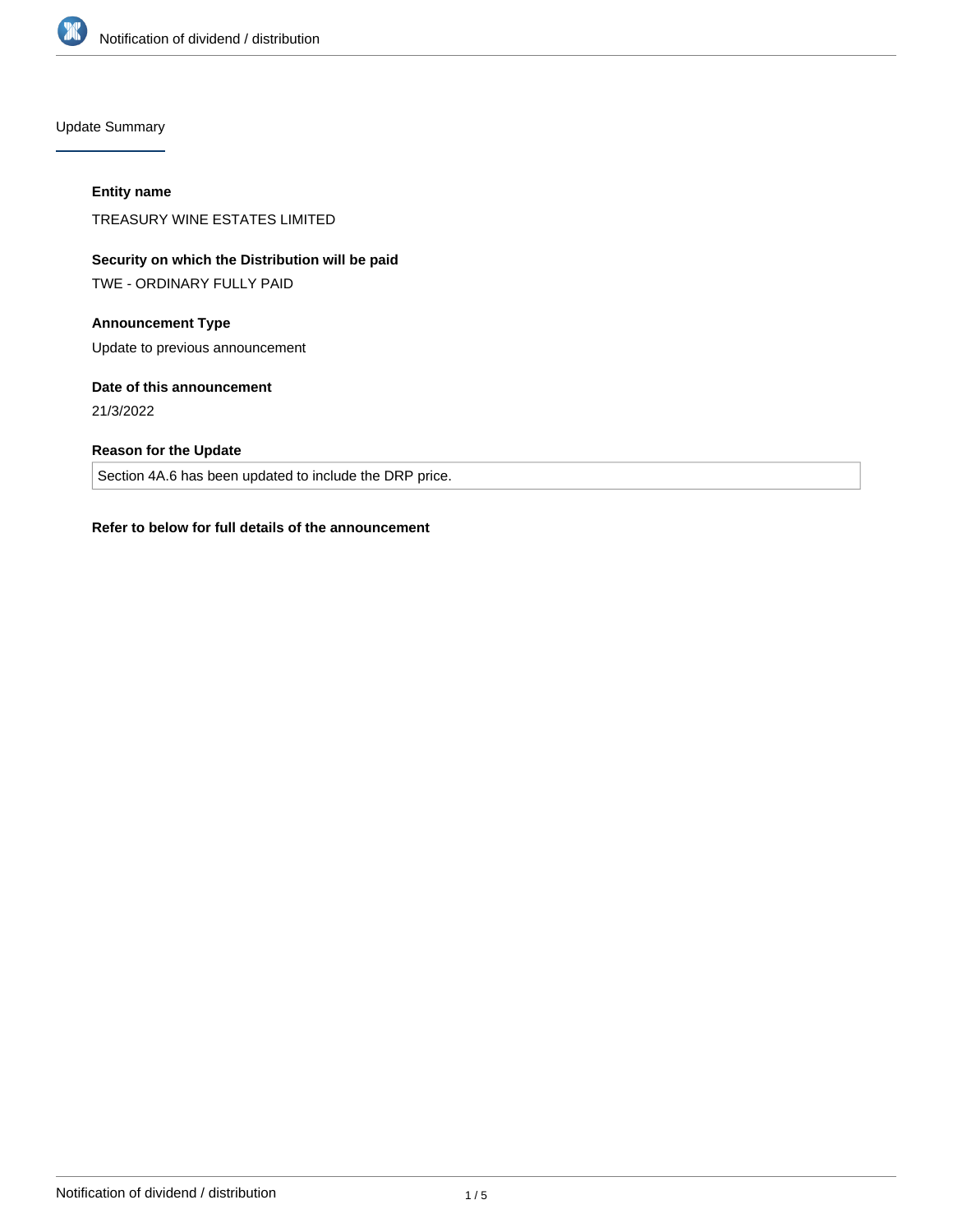

Announcement Details

Part 1 - Entity and announcement details

#### **1.1 Name of +Entity**

TREASURY WINE ESTATES LIMITED

# **1.2 Registered Number Type** ABN

**Registration Number**

24004373862

**1.3 ASX issuer code**

TWE

#### **1.4 The announcement is**

Update/amendment to previous announcement

#### **1.4a Reason for update to a previous announcement**

Section 4A.6 has been updated to include the DRP price.

## **1.4b Date of previous announcement(s) to this update**

16/2/2022

#### **1.5 Date of this announcement**

21/3/2022

# **1.6 ASX +Security Code** TWE

**ASX +Security Description** ORDINARY FULLY PAID

Part 2A - All dividends/distributions basic details

#### **2A.1 Type of dividend/distribution** Ordinary

#### **2A.2 The Dividend/distribution:**

relates to a period of six months

# **2A.3 The dividend/distribution relates to the financial reporting or payment period ending ended/ending (date)** 31/12/2021

**2A.4 +Record Date**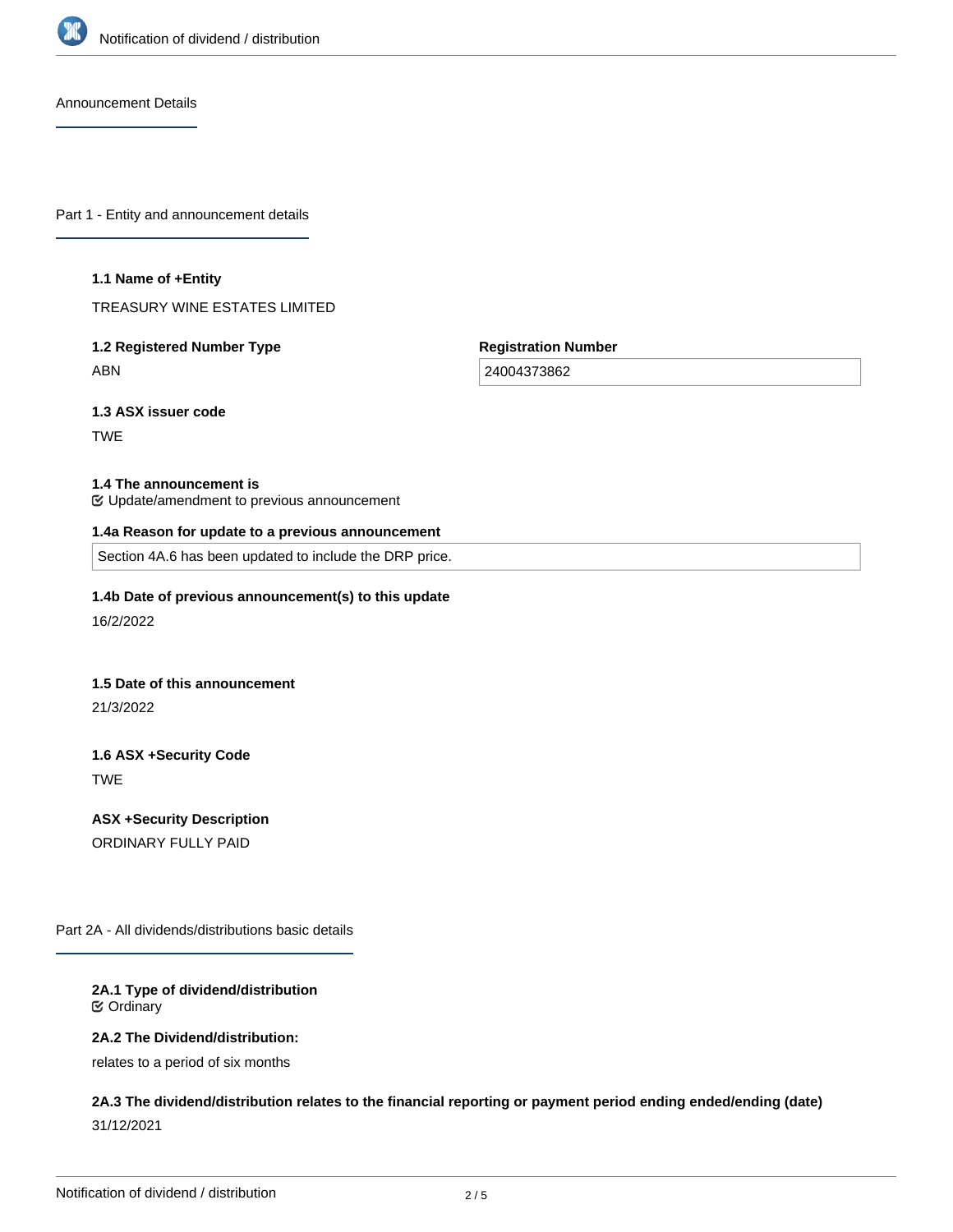

#### **2A.4 +Record Date**

3/3/2022

## **2A.5 Ex Date**

2/3/2022

#### **2A.6 Payment Date**

1/4/2022

**2A.7 Are any of the below approvals required for the dividend/distribution before business day 0 of the timetable?**

- **•** Security holder approval
- **Court approval**
- **Lodgement of court order with +ASIC**
- **ACCC approval**
- **FIRB approval**
- $\bullet$ **Another approval/condition external to the entity required before business day 0 of the timetable for the dividend/distribution.**

No

**2A.8 Currency in which the dividend/distribution is made ("primary currency")**

AUD - Australian Dollar

**2A.9 Total dividend/distribution payment amount per +security (in primary currency) for all dividends/distributions notified in this form**

AUD 0.15000000

**2A.10 Does the entity have arrangements relating to the currency in which the dividend/distribution is paid to securityholders that it wishes to disclose to the market?** No

**2A.11 Does the entity have a securities plan for dividends/distributions on this +security?** We have a Dividend/Distribution Reinvestment Plan (DRP)

**2A.11a If the +entity has a DRP, is the DRP applicable to this dividend/distribution? K** Yes

**2A.11a(i) DRP Status in respect of this dividend/distribution**

Full DRP

**2A.12 Does the +entity have tax component information apart from franking?** No

Part 3A - Ordinary dividend/distribution

**3A.1 Is the ordinary dividend/distribution estimated at this time?** No and the contract of the contract of the contract of the contract of the contract of the contract of the contract of the contract of the contract of the contract of the contract of the contract of the contract of the con

**3A.1a Ordinary dividend/distribution estimated amount per +security**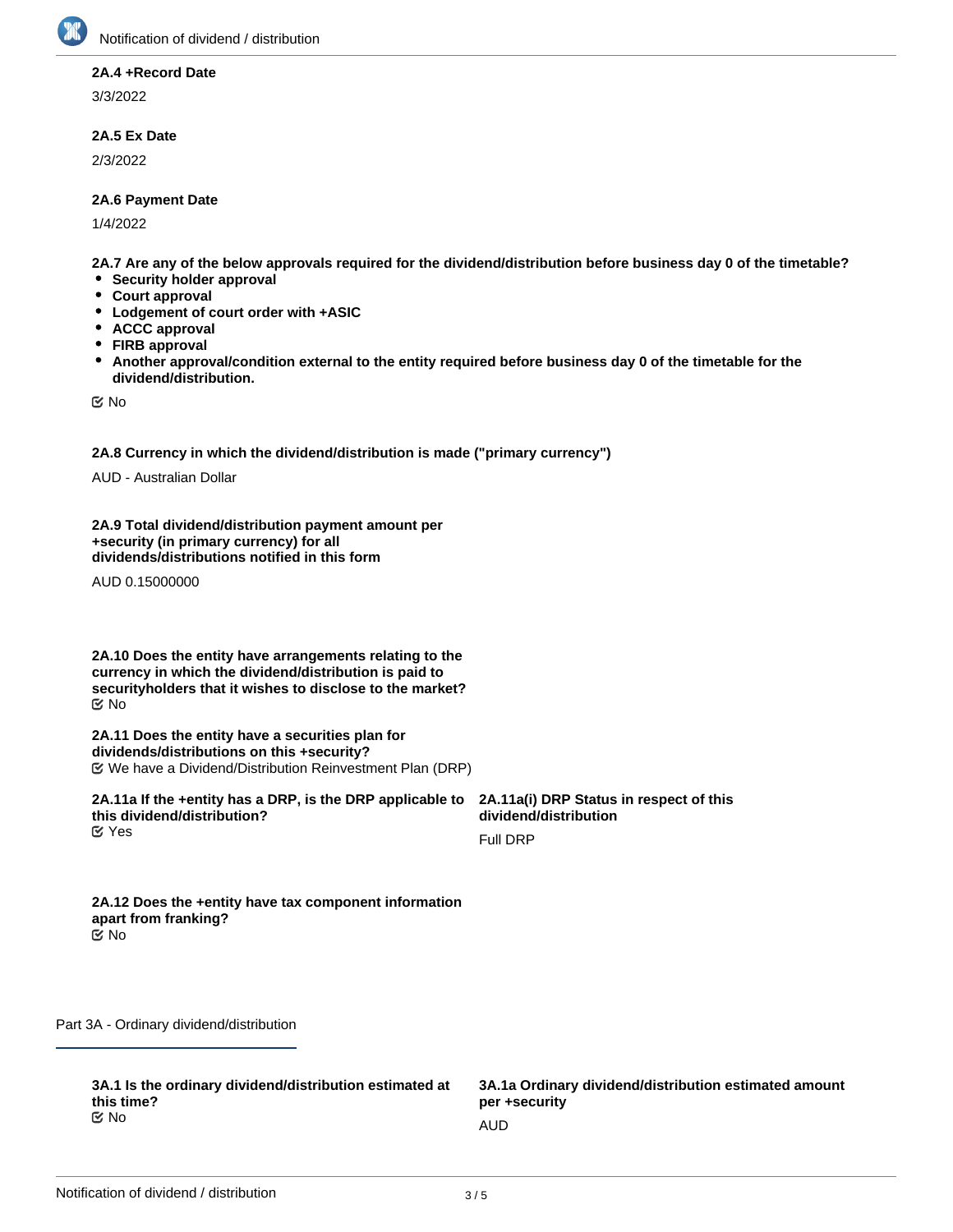

| security                                                                                                                                                                             |                                                                                                                        |
|--------------------------------------------------------------------------------------------------------------------------------------------------------------------------------------|------------------------------------------------------------------------------------------------------------------------|
| AUD 0.15000000                                                                                                                                                                       |                                                                                                                        |
| 3A.2 Is the ordinary dividend/distribution franked?<br><b>M</b> Yes                                                                                                                  | 3A.2a Is the ordinary dividend/distribution fully franked?<br>$\alpha$ Yes                                             |
| 3A.3 Percentage of ordinary dividend/distribution that is<br>franked                                                                                                                 | 3A.3a Applicable corporate tax rate for franking credit<br>$(\%)$                                                      |
| 100.0000 %                                                                                                                                                                           | 30.0000 %                                                                                                              |
| 3A.4 Ordinary dividend/distribution franked amount per<br>+security                                                                                                                  | 3A.5 Percentage amount of dividend which is unfranked<br>0.0000%                                                       |
| AUD 0.15000000                                                                                                                                                                       |                                                                                                                        |
| 3A.6 Ordinary dividend/distribution unfranked amount<br>per +security excluding conduit foreign income amount                                                                        |                                                                                                                        |
| AUD 0.00000000                                                                                                                                                                       |                                                                                                                        |
| 3A.7 Ordinary dividend/distribution conduit foreign<br>income amount per security                                                                                                    |                                                                                                                        |
| AUD 0.00000000                                                                                                                                                                       |                                                                                                                        |
| <b> ©</b> Do not participate in DRP (i.e. cash payment)<br>4A.2 Last date and time for lodgement of election<br>notices to share registry under DRP<br>Friday March 4, 2022 17:00:00 | 4A.3 DRP discount rate<br>0.0000%                                                                                      |
|                                                                                                                                                                                      |                                                                                                                        |
| 4A.4 Period of calculation of reinvestment price                                                                                                                                     |                                                                                                                        |
| <b>Start Date</b><br>7/3/2022                                                                                                                                                        | <b>End Date</b><br>18/3/2022                                                                                           |
|                                                                                                                                                                                      |                                                                                                                        |
|                                                                                                                                                                                      |                                                                                                                        |
| 4A.5 DRP price calculation methodology                                                                                                                                               |                                                                                                                        |
| any other trading platform of an Australian financial market, during the period of ten trading days commencing on the<br>second trading day after the Record Date.                   | The arithmetic average of the daily volume weighted average price of all shares traded on the ASX trading platform, or |
| 4A.6 DRP Price (including any discount):                                                                                                                                             | 4A.7 DRP +securities +issue date                                                                                       |
| AUD 11.57292                                                                                                                                                                         | 1/4/2022                                                                                                               |
| 4A.8 Will DRP + securities be a new issue?<br>Mo No                                                                                                                                  |                                                                                                                        |
| 4A.9 Is there a minimum dollar amount or number of +securities required for DRP participation?<br><b>M</b> Yes                                                                       |                                                                                                                        |

AUD